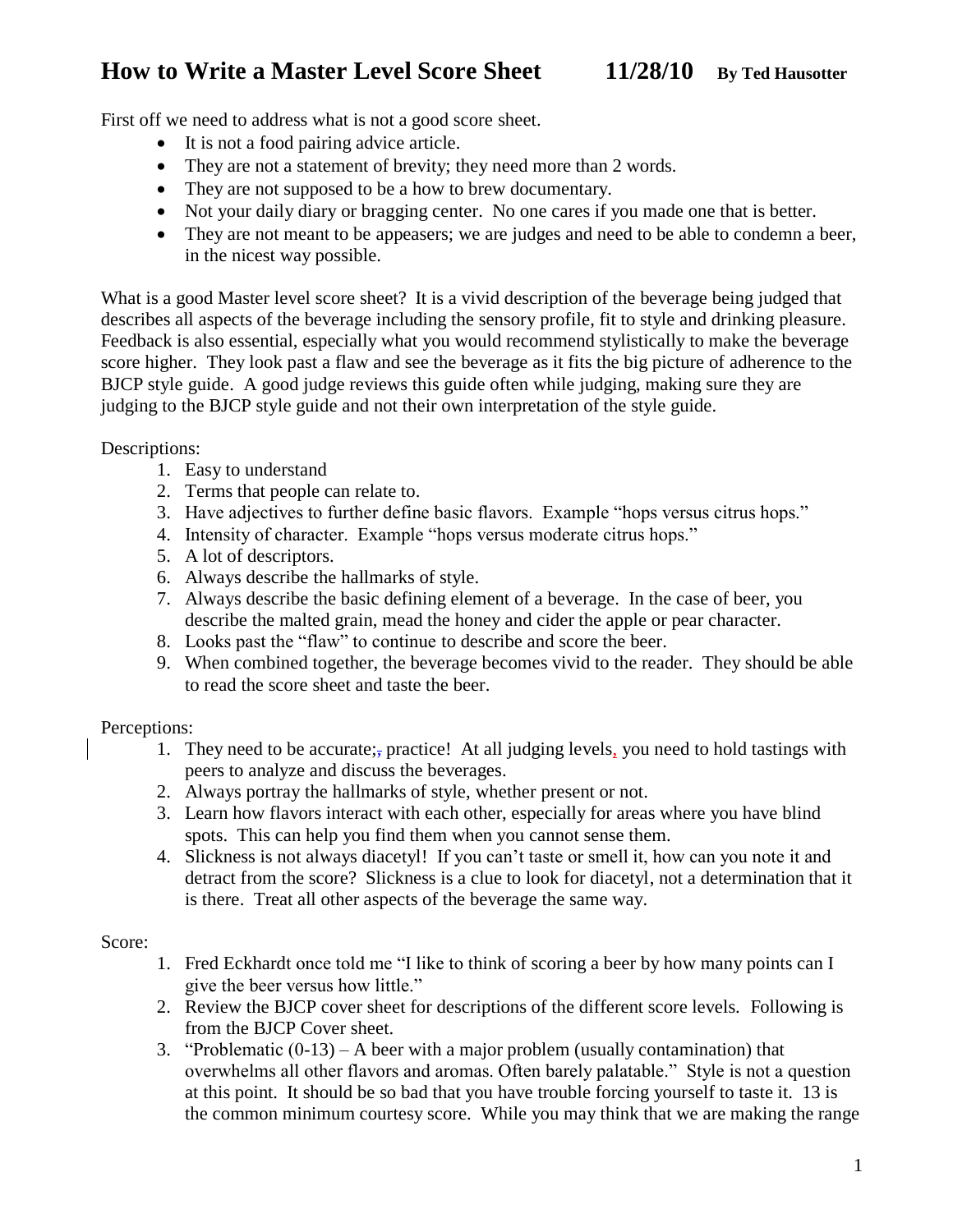### **How to Write a Master Level Score Sheet 11/28/10 By Ted Hausotter**

smaller in scoring beer, we are not, it is just a courtesy score as it helps no one to slam an entrant. Good feedback is essential to help the entrant improve.

- 4. "Fair (14-20) This beer has its share of problems that may include missing the style parameters, off flavors and aromas, balance problems, contamination, or other major flaws. Scores near the lower end of this range exhibit more major flaws." Style is still not an issue here; you may not be able to determine the base style of the beverage. A major flaw is one that you can walk by a glass of the beverage and quickly find it. At this level, there are multiple flaws.
- 5. "Good (21-29) A satisfactory beer that generally fits the style parameters. Scores near the upper end of this range may have only a few minor flaws or be slightly out of style and also may be lacking in balance or complexity. Scores near the lower end of this range tend to have more flaws and are likely to have stylistic inconsistencies as well." The beverage should generally fit the BJCP style guide. Flaws are usually easy to find and can be numerous.
- 6. "Very Good (30-37) Beers in this range may have a minor flaw (technical or stylistic), or may be lacking in balance or complexity." Fits the style well with no major flaws. Flaws should be more subtle where the average person may not notice until pointed out. A few very subtle flaws are OK at the bottom end of the score range. Great beers are common to find in this area as they may not fit the style dead on. The top end usually finds balance and complexity issues that detract from the drinking pleasure of the beverage. An example of a beverage that fits this score range is a clean old ale where the alcohol is distinctive and sticks out, but the beer is flawless otherwise. The alcohol should be more entwined with the malt flavor. Don't count balance and complexity into a flaw count to determine if this is the correct score range.
- 7. "Excellent (38-44) Beers in this range may have no flaws but may be missing the intangibles for a world class beer." Aromas and flavors are well entwined and married. No flaws to be found.
- 8. "Outstanding (45-50) A world class example of the style. A beer with great character and no flaws." No flaws found and well balanced with good complexity. All flavors and aromas fit the style parameters as per the BJCP style guide. You will find your glass empty often as the beverage compels the drinker into the next glass.
- 9. Make sure the beverage's score match the stylistic grid's level you choose.

### Completeness:

- 1. If you comment on something in the overall section of the score sheet, it should be described in all other pertinent sections of the score sheet.
- 2. If you find a flaw in aroma, it should be addressed in flavor and vice versa.
- 3. Always cover the hallmarks of style.
- 4. Describe the secondary elements of style.
- 5. Describe malt, hops, yeast character for all beer in both aroma and flavor.
- 6. Describe all aspects of appearance.
- 7. Every aspect of the beverage should be described.
- 8. Include the intensity of flavor and aroma you find in the beverage.
- 9. Double check the math: 100% correct is the minimum standard you should set for yourself.
- 10. Fill out the stylistic grid box at the bottom of the score sheet.